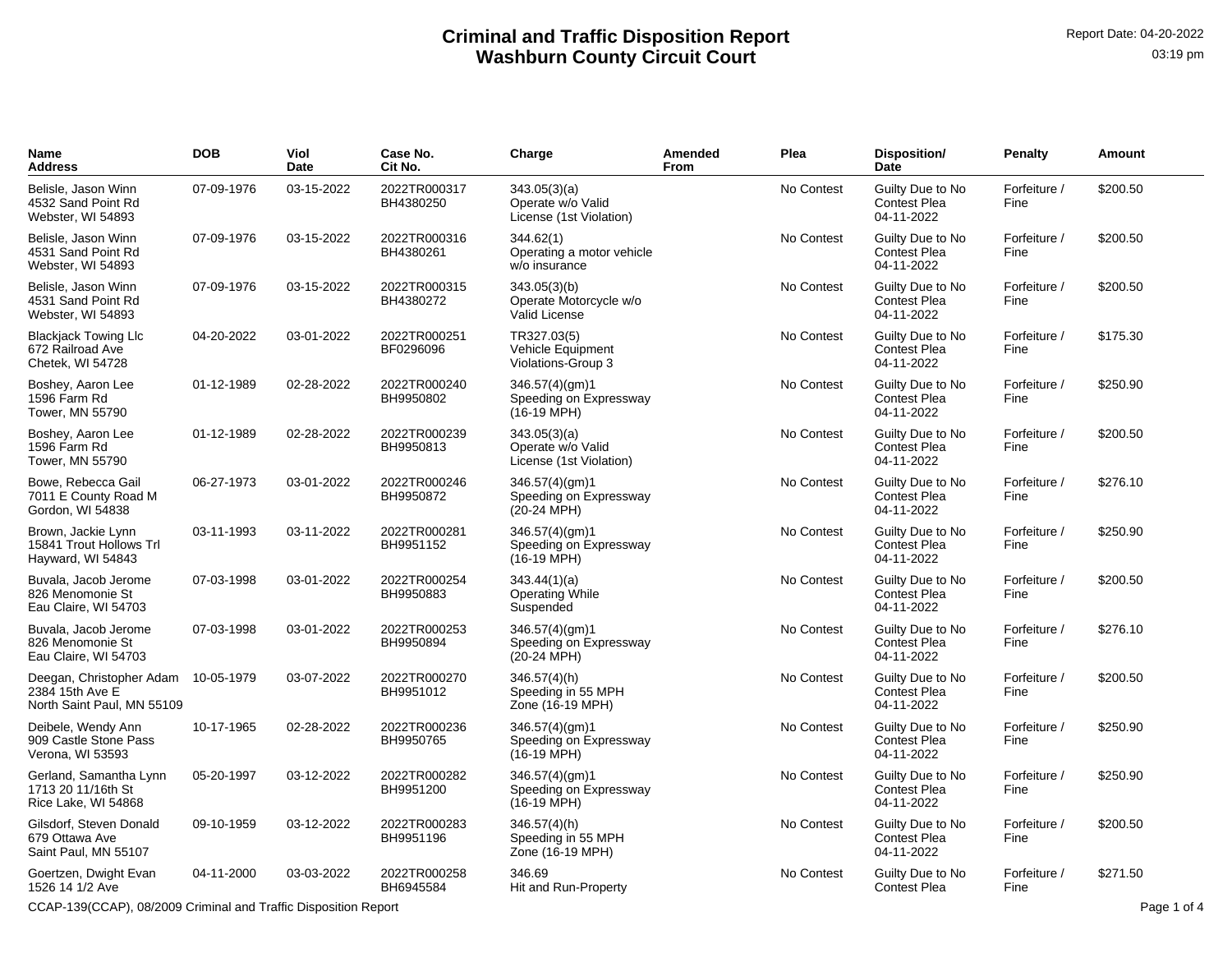| Barron, WI 54812                                                         |            |            |                           | Adjacent to Highway                                               |            | 04-11-2022                                            |                      |             |
|--------------------------------------------------------------------------|------------|------------|---------------------------|-------------------------------------------------------------------|------------|-------------------------------------------------------|----------------------|-------------|
| Goertzen, Dwight Evan<br>1526 14 1/2 Ave<br>Barron, WI 54812             | 04-11-2000 | 03-03-2022 | 2022TR000257<br>BH6945595 | 346.13(3)<br>Deviation from<br>Designated Lane                    | No Contest | Guilty Due to No<br><b>Contest Plea</b><br>04-11-2022 | Forfeiture /<br>Fine | \$183.30    |
| Harnisch Inc<br>E1221 State Rd 64<br>Downing, WI 54734                   | 04-20-2022 | 03-08-2022 | 2022TR000274<br>BF0296155 | 348.175<br>Violation of Frozen Road<br><b>Weight Limits</b>       | No Contest | Guilty Due to No<br><b>Contest Plea</b><br>04-11-2022 | Forfeiture /<br>Fine | \$550.21    |
| Harnisch Inc<br>E1221 State Rd 64<br>Downing, WI 54734                   | 04-20-2022 | 03-08-2022 | 2022TR000273<br>BF0296166 | TR327.03(4)<br>Vehicle Equipment<br>Violations-Group 3            | No Contest | Guilty Due to No<br><b>Contest Plea</b><br>04-11-2022 | Forfeiture /<br>Fine | \$175.30    |
| Holmes, Shane Dean<br>618 29 1/2 Ave<br>Barronett, WI 54813              | 11-02-1990 | 03-20-2022 | 2022TR000346<br>BH4380305 | 341.04(1)<br>Non-Registration of<br>Vehicle - Auto <10,000<br>lbs | No Contest | Guilty Due to No<br><b>Contest Plea</b><br>04-11-2022 | Forfeiture /<br>Fine | \$175.30    |
| Holmes, Shane Dean<br>618 29 1/2 Ave<br>Barronett, WI 54813              | 11-02-1990 | 03-20-2022 | 2022TR000345<br>BH4380294 | 344.62(1)<br>Operating a motor vehicle<br>w/o insurance           | No Contest | Guilty Due to No<br><b>Contest Plea</b><br>04-11-2022 | Forfeiture /<br>Fine | \$200.50    |
| Johnson, Vicki Lynn<br>713 N Summit St Apt 5<br>Spooner, WI 54801        | 12-06-1955 | 03-26-2022 | 2022TR000380<br>AB6943005 | 346.46(1)<br>Fail/Stop at Stop Sign                               | No Contest | Guilty Due to No<br><b>Contest Plea</b><br>04-11-2022 | Forfeiture /<br>Fine | \$175.30    |
| Johnson, Vicki Lynn<br>713 N Summit St Apt 5<br>Spooner, WI 54801        | 12-06-1955 | 03-26-2022 | 2022TR000379<br>AB6943016 | 346.05(1)<br>Operating Left of Center                             | No Contest | Guilty Due to No<br><b>Contest Plea</b><br>04-11-2022 | Forfeiture /<br>Fine | \$213.10    |
| Johnson, Vicki Lynn<br>713 N Summit St Apt 5<br>Spooner, WI 54801        | 12-06-1955 | 03-26-2022 | 2022TR000378<br>AB6943020 | 346.57(5)<br><b>Exceeding Speed Zones,</b><br>etc. $(45+MPH)$     | No Contest | Guilty Due to No<br><b>Contest Plea</b><br>04-11-2022 | Forfeiture /<br>Fine | \$515.50    |
| Kearns, Daniel Michael<br>915 Lincoln St<br>Superior, WI 54880           | 10-07-1996 | 03-06-2022 | 2022TR000260<br>BH9950916 | 346.57(4)(gm)1<br>Speeding on Expressway<br>$(11-15 \text{ MPH})$ | No Contest | Guilty Due to No<br><b>Contest Plea</b><br>04-11-2022 | Forfeiture /<br>Fine | \$200.50    |
| Koch, Chase Isaiah<br>1805 Buck N Bass Rd<br>Solon Springs, WI 54873     | 06-21-1999 | 03-01-2022 | 2022TR000250<br>BH9950835 | 343.44(1)(a)<br><b>Operating While</b><br>Suspended               | No Contest | Guilty Due to No<br><b>Contest Plea</b><br>04-11-2022 | Forfeiture /<br>Fine | \$200.50    |
| Koch, Chase Isaiah<br>1805 Buck N Bass Rd<br>Solon Springs, WI 54873     | 06-21-1999 | 03-01-2022 | 2022TR000249<br>BH9950846 | $346.57(4)$ (h)<br>Speeding in 55 MPH<br>Zone (11-15 MPH)         | No Contest | Guilty Due to No<br><b>Contest Plea</b><br>04-11-2022 | Forfeiture /<br>Fine | \$175.30    |
| Koch, Chase Isaiah<br>1805 Buck N Bass Rd<br>Solon Springs, WI 54873     | 06-21-1999 | 03-01-2022 | 2022TR000248<br>BH9950850 | 344.62(1)<br>Operating a motor vehicle<br>w/o insurance           | No Contest | Guilty Due to No<br><b>Contest Plea</b><br>04-11-2022 | Forfeiture /<br>Fine | \$200.50    |
| Koch, Chase Isaiah<br>1805 Buck N Bass Rd<br>Solon Springs, WI 54873     | 06-21-1999 | 03-01-2022 | 2022TR000247<br>BH9950861 | 347.48(2m)(b)<br>Vehicle Operator<br>Fail/Wear Seat Belt          | No Contest | Guilty Due to No<br><b>Contest Plea</b><br>04-11-2022 | Forfeiture /<br>Fine | \$10.00     |
| Mcclendon, Russell Brian<br>7741n John Ericsson Ave<br>Hayward, WI 54843 | 11-02-1980 | 03-06-2022 | 2022TR000262<br>BH9950953 | 346.57(4)(h)<br>Speeding in 55 MPH<br>Zone (16-19 MPH)            | No Contest | Guilty Due to No<br><b>Contest Plea</b><br>04-11-2022 | Forfeiture /<br>Fine | \$200.50    |
| Menomin, Samantha Jo<br>260 E School St<br>Columbus, WI 53925            | 01-02-2001 | 02-27-2022 | 2022TR000226<br>BH9950662 | 346.57(4)(h)<br>Speeding in 55 MPH<br>Zone (16-19 MPH)            | No Contest | Guilty Due to No<br><b>Contest Plea</b><br>04-11-2022 | Forfeiture /<br>Fine | \$200.50    |
| CCAP-139(CCAP), 08/2009 Criminal and Traffic Disposition Report          |            |            |                           |                                                                   |            |                                                       |                      | Page 2 of 4 |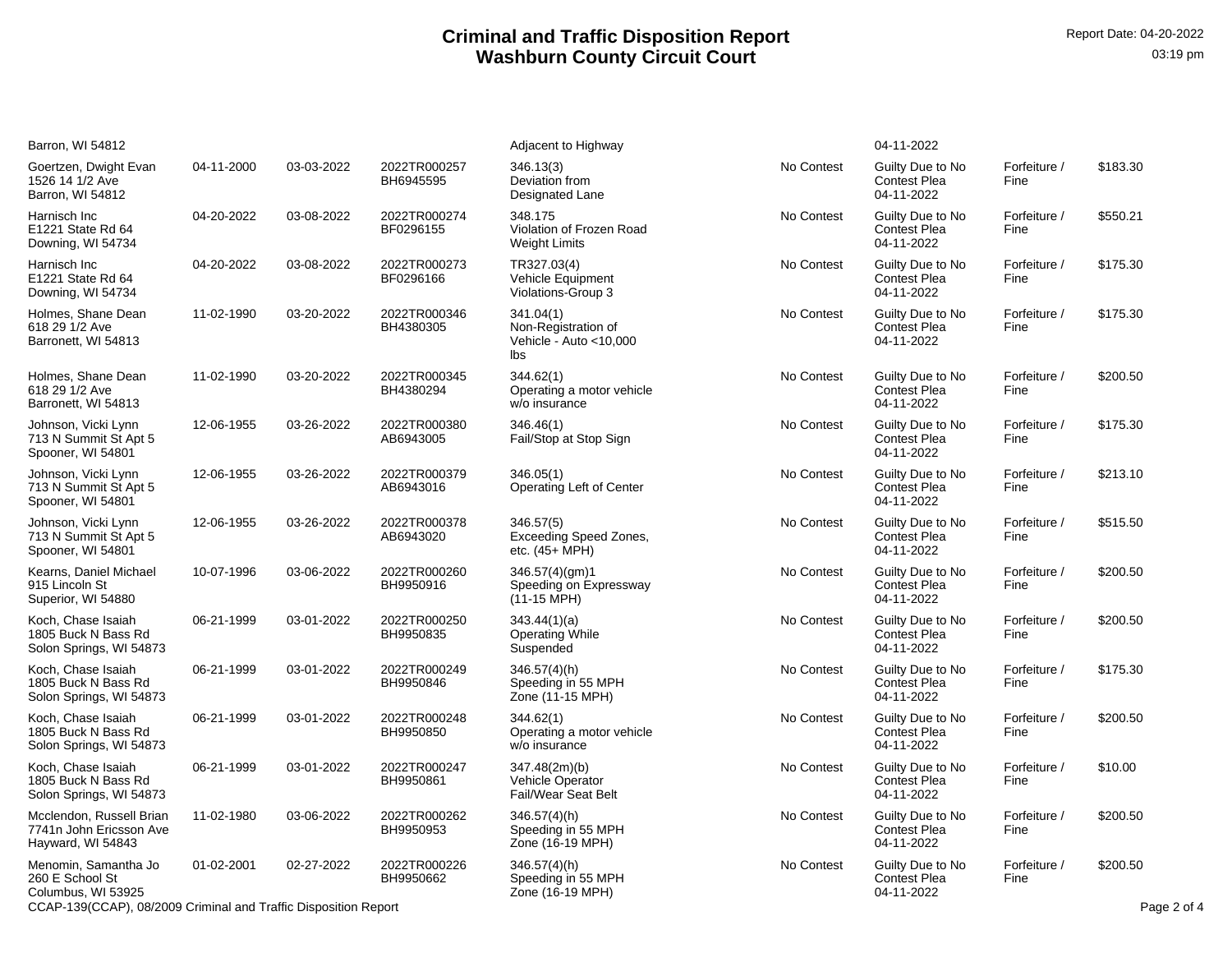| Miller, Scott Richard<br>43215 Trail Inn S Rd<br>Cable, WI 54821          | 07-30-1992 | 03-06-2022 | 2022TR000263<br>BH9950931 | 346.57(4)(gm)1<br>Speeding on Expressway<br>$(11-15 \text{ MPH})$ | No Contest | Guilty Due to No<br><b>Contest Plea</b><br>04-11-2022 | Forfeiture /<br>Fine | \$200.50    |
|---------------------------------------------------------------------------|------------|------------|---------------------------|-------------------------------------------------------------------|------------|-------------------------------------------------------|----------------------|-------------|
| Moskal, Tiffany Ann<br>51498 State Highway 38<br>Bigfork, MN 56628        | 02-09-1994 | 02-28-2022 | 2022TR000237<br>BH9950743 | 346.57(4)(gm)1<br>Speeding on Expressway<br>$(16-19 \text{ MPH})$ | No Contest | Guilty Due to No<br><b>Contest Plea</b><br>04-11-2022 | Forfeiture /<br>Fine | \$250.90    |
| Myers, Alex James<br>307 6th Ave<br>Duluth, MN 55810                      | 04-21-1987 | 02-28-2022 | 2022TR000234<br>BH9950732 | 346.57(4)(gm)1<br>Speeding on Expressway<br>$(11-15 \text{ MPH})$ | No Contest | Guilty Due to No<br><b>Contest Plea</b><br>04-11-2022 | Forfeiture /<br>Fine | \$200.50    |
| Nelson, Liam Keith<br>430 Moon Lake Dr # 16<br>Rice Lake, WI 54868        | 08-02-1999 | 03-12-2022 | 2022TR000286<br>BH9951185 | 346.57(4)(gm)1<br>Speeding on Expressway<br>$(11-15 \text{ MPH})$ | No Contest | Guilty Due to No<br><b>Contest Plea</b><br>04-11-2022 | Forfeiture /<br>Fine | \$200.50    |
| Olson Mcnulty, Janine<br>Louise<br>N3183 Old B Rd<br>Shell Lake, WI 54871 | 03-05-1974 | 03-07-2022 | 2022TR000271<br>BH9951023 | 346.57(4)(h)<br>Speeding in 55 MPH<br>Zone (16-19 MPH)            | No Contest | Guilty Due to No<br><b>Contest Plea</b><br>04-11-2022 | Forfeiture /<br>Fine | \$200.50    |
| Peterson, Roland R<br>15928 W 3rd St<br>Hayward, WI 54843                 | 03-04-1971 | 03-08-2022 | 2022TR000276<br>AB6918752 | 344.62(2)<br>Operating motor vehicle<br>w/o proof of insurance    | No Contest | Guilty Due to No<br><b>Contest Plea</b><br>04-11-2022 | Forfeiture /<br>Fine | \$10.00     |
| Pettibone, Roger Kim<br>W8693 Pettibone Pass<br>Blk River Falls, WI 54615 | 11-09-1989 | 03-07-2022 | 2022TR000266<br>BH9950975 | 346.57(4)(gm)1<br>Speeding on Expressway<br>(25-29 MPH)           | No Contest | Guilty Due to No<br><b>Contest Plea</b><br>04-11-2022 | Forfeiture /<br>Fine | \$301.30    |
| Rothe, Jamie Lea<br>990 Cedar Point Ln Se<br>Oronoco, MN 55960            | 06-19-1977 | 03-12-2022 | 2022TR000289<br>BH9951211 | 346.57(4)(h)<br>Speeding in 55 MPH<br>Zone (16-19 MPH)            | No Contest | Guilty Due to No<br><b>Contest Plea</b><br>04-11-2022 | Forfeiture /<br>Fine | \$200.50    |
| Sanderson, Jeremiah<br>Michael<br>N1974 County Road C<br>Bruce, WI 54819  | 08-04-2004 | 03-06-2022 | 2022TR000264<br>AB6901926 | 343.05(3)(a)<br>Operate w/o Valid<br>License (1st Violation)      | No Contest | Guilty Due to No<br><b>Contest Plea</b><br>04-11-2022 | Forfeiture /<br>Fine | \$200.50    |
| Sarbeck, Britney Michelle<br>15797 E 3rd St<br>Hayward, WI 54843          | 09-30-1999 | 03-10-2022 | 2022TR000277<br>BH9951115 | $346.57(4)$ (h)<br>Speeding in 55 MPH<br>Zone (16-19 MPH)         | No Contest | Guilty Due to No<br><b>Contest Plea</b><br>04-11-2022 | Forfeiture /<br>Fine | \$200.50    |
| Schorik, Bailey Daniel<br>16460 S Geshn Rd<br>Gordon, WI 54838            | 12-13-1998 | 02-28-2022 | 2022TR000243<br>BH9950776 | 347.48(2m)(b)<br>Vehicle Operator<br>Fail/Wear Seat Belt          | No Contest | Guilty Due to No<br><b>Contest Plea</b><br>04-11-2022 | Forfeiture /<br>Fine | \$10.00     |
| Shilts, Mandy Lynn<br>201 7th Ave W<br>Minong, WI 54859                   | 01-01-1988 | 02-28-2022 | 2022TR000238<br>BH9950754 | 346.57(4)(gm)1<br>Speeding on Expressway<br>$(11-15 \text{ MPH})$ | No Contest | Guilty Due to No<br><b>Contest Plea</b><br>04-11-2022 | Forfeiture /<br>Fine | \$200.50    |
| Slater, Joseph Edward<br>N10189 County Highway K<br>Trego, WI 54888       | 10-20-1993 | 03-07-2022 | 2022TR000267<br>BH9950986 | 344.62(1)<br>Operating a motor vehicle<br>w/o insurance           | No Contest | Guilty Due to No<br><b>Contest Plea</b><br>04-11-2022 | Forfeiture /<br>Fine | \$200.50    |
| Stone, Macall Ashley<br>9430 Riley Lake Rd<br>Eden Prairie, MN 55347      | 01-13-1990 | 02-27-2022 | 2022TR000230<br>BH9950710 | 346.57(4)(gm)1<br>Speeding on Expressway<br>$(16-19 \text{ MPH})$ | No Contest | Guilty Due to No<br><b>Contest Plea</b><br>04-11-2022 | Forfeiture /<br>Fine | \$250.90    |
| Thayer, Russell F<br>7632 N County Rd E<br>Hayward, WI 54843              | 09-07-1973 | 02-28-2022 | 2022TR000244<br>BH9950791 | 346.57(4)(h)<br>Speeding in 55 MPH<br>Zone (16-19 MPH)            | No Contest | Guilty Due to No<br><b>Contest Plea</b><br>04-11-2022 | Forfeiture /<br>Fine | \$200.50    |
| CCAP-139(CCAP), 08/2009 Criminal and Traffic Disposition Report           |            |            |                           |                                                                   |            |                                                       |                      | Page 3 of 4 |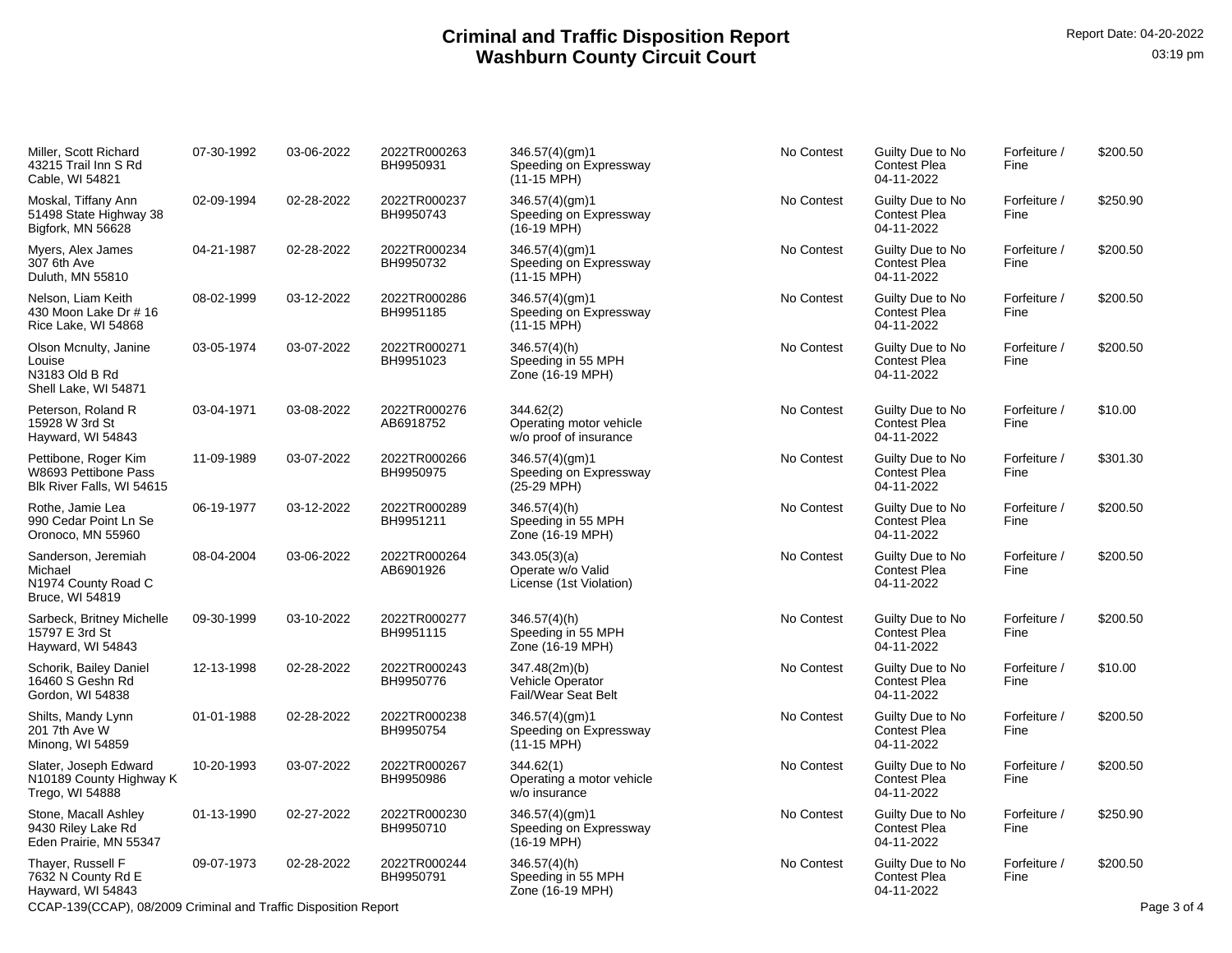| Violette, Dominick Leon<br>16530 W State Road 70<br>Stone Lake, WI 54876 | 04-17-1976 | 03-01-2022 | 2022TR000341<br>AB6889116 | 343.44(1)(a)<br>Operating While<br>Suspended                         | No Contest | Guilty Due to No<br><b>Contest Plea</b><br>04-11-2022 | Forfeiture /<br>Fine | \$200.50 |
|--------------------------------------------------------------------------|------------|------------|---------------------------|----------------------------------------------------------------------|------------|-------------------------------------------------------|----------------------|----------|
| Walitshek, Carol N<br>7809 West Jefferson St<br>Iron Belt, WI 54536      | 06-20-1986 | 03-07-2022 | 2022TR000272<br>BH9951034 | 346.57(4)(h)<br>Speeding in 55 MPH<br>Zone (16-19 MPH)               | No Contest | Guilty Due to No<br><b>Contest Plea</b><br>04-11-2022 | Forfeiture /<br>Fine | \$200.50 |
| Williams, Kenya Leandrea<br>6604 N 105th<br>Milwaukee, WI 53224          | 05-16-1980 | 03-07-2022 | 2022TR000269<br>BH9950990 | 346.57(4)(gm)1<br>Speeding on Expressway<br>(20-24 MPH)              | No Contest | Guilty Due to No<br>Contest Plea<br>04-11-2022        | Forfeiture /<br>Fine | \$276.10 |
| Williams, Kenya Leandrea<br>6604 N 105th<br>Milwaukee, WI 53224          | 05-16-1980 | 03-07-2022 | 2022TR000268<br>BH9951001 | 341.04(1)<br>Non-Registration of<br>Vehicle - Auto $<$ 10.000<br>lbs | No Contest | Guilty Due to No<br>Contest Plea<br>04-11-2022        | Forfeiture /<br>Fine | \$175.30 |
| Witte, Adam John<br>109 Balsam St<br>Spooner, WI 54801                   | 09-07-1984 | 03-06-2022 | 2022TR000265<br>BH9950964 | 346.57(4)(h)<br>Speeding in 55 MPH<br>Zone (16-19 MPH)               | No Contest | Guilty Due to No<br><b>Contest Plea</b><br>04-11-2022 | Forfeiture /<br>Fine | \$200.50 |